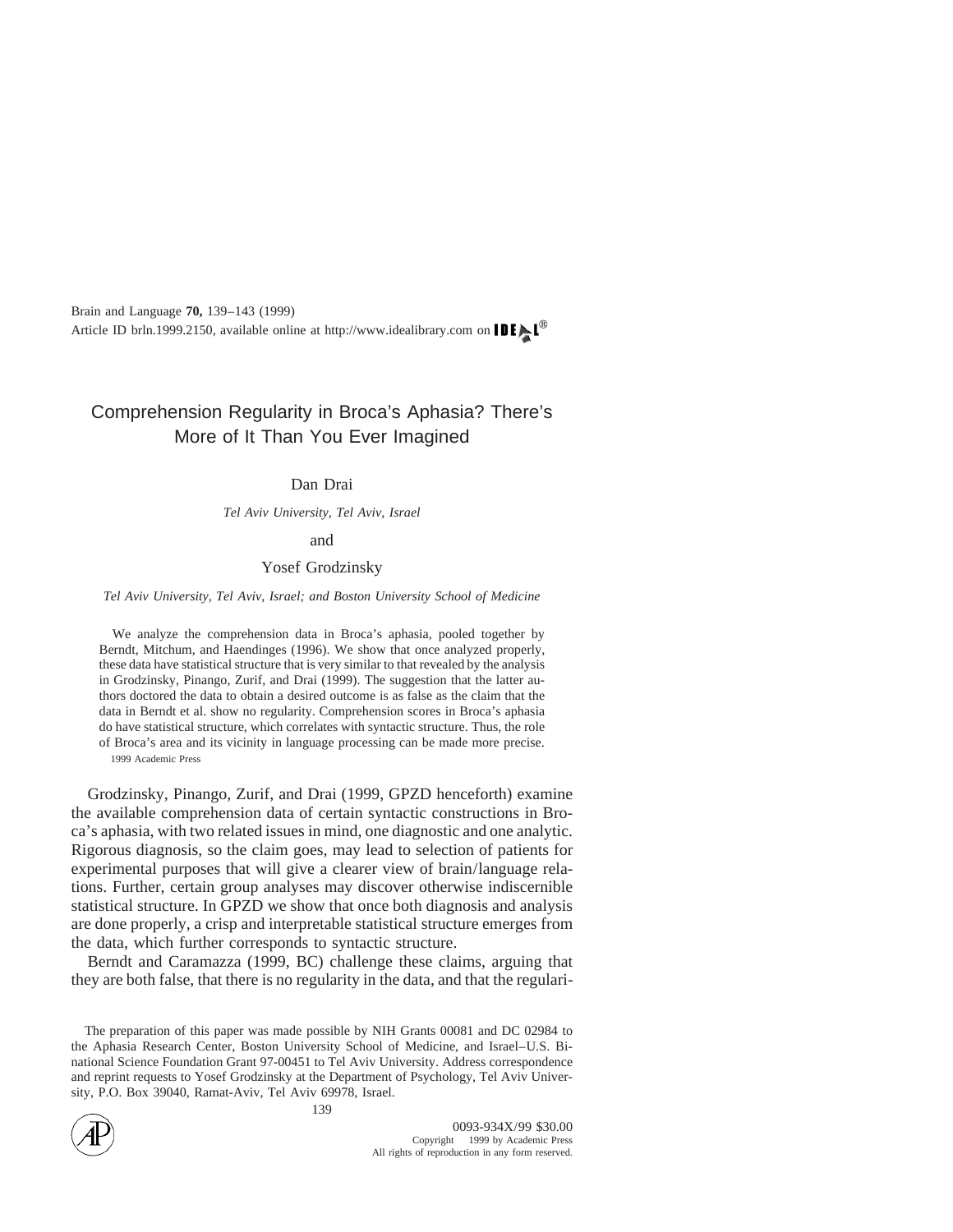ties we discovered are due to a selection of patients that was tailor-made to obtain our results. BC's condemnation of our diagnostic methods is taken up by Zurif and Pinango (this issue). Yet, since BC say that no statistical regularity exists in ''real,'' ''undoctored'' data, we decided to examine the data set that BC themselves commend, namely, the data presented by Berndt, Mitchum, and Haendinges (1996, Berndt et al. hereafter).

Recall that Berndt et al. (and BC) argue against a generalization regarding the comprehension performance of Broca's aphasics, and the apparent lack of generalization in their data is championed as yet another ''empirical demonstration''against group studies in neuropsychology. However, do their data indeed lack structure, as they claim? That is, if the Berndt et al. data are subjected to the same group analysis as in GPZD, is no meaningful statistical regularity found? We show that when the Berndt et al. data are analyzed as they are, that is, even if GPZD's (sound) diagnostic considerations are dropped, the group results still have a lot of structure, contrary to BC's claims. We then compare their analyzed data set to ours and conclude that it is in fact quite similar to that discovered in GPZD and is different just in that it is not as crisp. When the composition of the data is changed on *independent* (i.e., principled diagnostic) grounds, as we did in GPZD, clearer statistical structure emerges. Thus, two completely independent considerations (diagnosis and analysis) work in tandem, to give a clearer picture of the syntactic abilities supported by neural tissue in and around Broca's area.

Berndt et al. chose to focus on the active/passive contrast. We followed suit for practical reasons: the amount of available data from aphasia on these structure exceeds any other set of syntactic types. It is important to emphasize, though, that this choice is unfortunate, because the syntax of the passive construction is not well understood (see Fox & Grodzinsky, 1998, for a recent review). In any event, we subjected the Berndt et al. data (composed of 64 separate measurements of performance)<sup>1</sup> to the same treatment we gave ours: we divided up performance levels to 10 bins of 10 percentage points each and counted the number of cases per bin for actives and for passives. The results are in Table 1 and its associated graph.

Looking at Table 1 and the associated curves, certain important properties emerge (missed completely by both Berndt et al. and BC):

1. The curves for active and passive are different in curvature and average  $(78.4\%$  for active,  $63.1\%$  for passive<sup>2</sup>), reflecting differential performance between the two syntactic types, rather than random behavior.

<sup>1</sup> Importantly, certain patients (like VS) were tested more than once, and each testing session was counted separately. Thus, the 64 cases did not represent 64 different patients, but rather, 64 different testing sessions. See GPZD for more on this point.

<sup>2</sup> Calculation of exact averages was not possible, because Berndt et al. do not report them and present their data as imprecise histograms. We thus made the reasonable assumption that data in each bin cluster around its middle. Thus, all the data in the 20–30% bin, for example, were taken to be at 25%, and so on. On this (uniform) assumption, we obtained the averages above.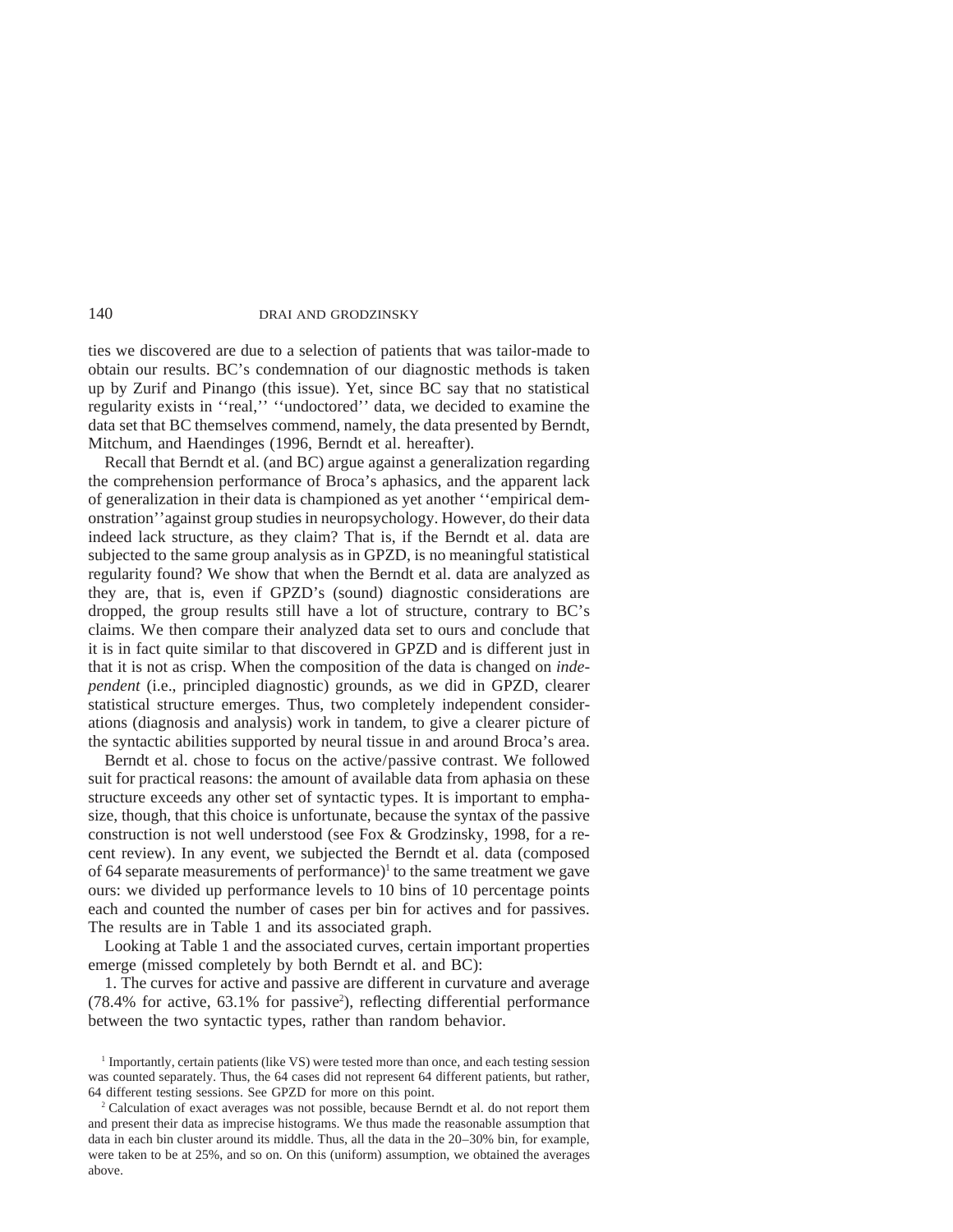| Berndt et al. Data     |                 |                         |   |         |         |         |  |    |                                                  |  |
|------------------------|-----------------|-------------------------|---|---------|---------|---------|--|----|--------------------------------------------------|--|
| Percentage<br>Correct: | No. of patients |                         |   |         |         |         |  |    |                                                  |  |
|                        |                 | $10-20$ $20-30$ $30-40$ |   |         |         |         |  |    | $40-50$ $50-60$ $60-70$ $70-80$ $80-90$ $90-100$ |  |
| Actives<br>Passives    | $\theta$        | $\theta$<br>4           | 4 | 4<br>10 | 3<br>10 | 9<br>12 |  | 13 | 22<br>10                                         |  |

TABLE 1

#### active (full line) vs. passive (dashed), Berndt et al. 1996



2. Forty-six patients are in the above-chance range (70–100% correct) for actives, but only 23 for passive; that is, the likelihood to get actives right was in a 2:1 ratio to that of passives.

3. Half the passive cases (32) fall between 40 and 70% correct (i.e., closely around chance) but only a quarter (16) of the actives; that is, the likelihood to be at-chance in passive was at a 2:1 ratio to that of actives.

4. In the below-chance range (0–40%) there are nine cases for passive, but only two for actives (9:2).

5. The passive scores are skewed upward, that is, while the middle (around chance) range appears binomial, the higher end has 2.5 times cases than the lower end.

Next, compare these scores and curves to those GPZD present (for 42 different patients) (Table 2).

The two curves are similar in many respects; that is the Berndt et al. data are fairly close to ours, with the notable difference that their passive scores are skewed upwards. Critically, there are several important statistical properties that emerge from both data sets: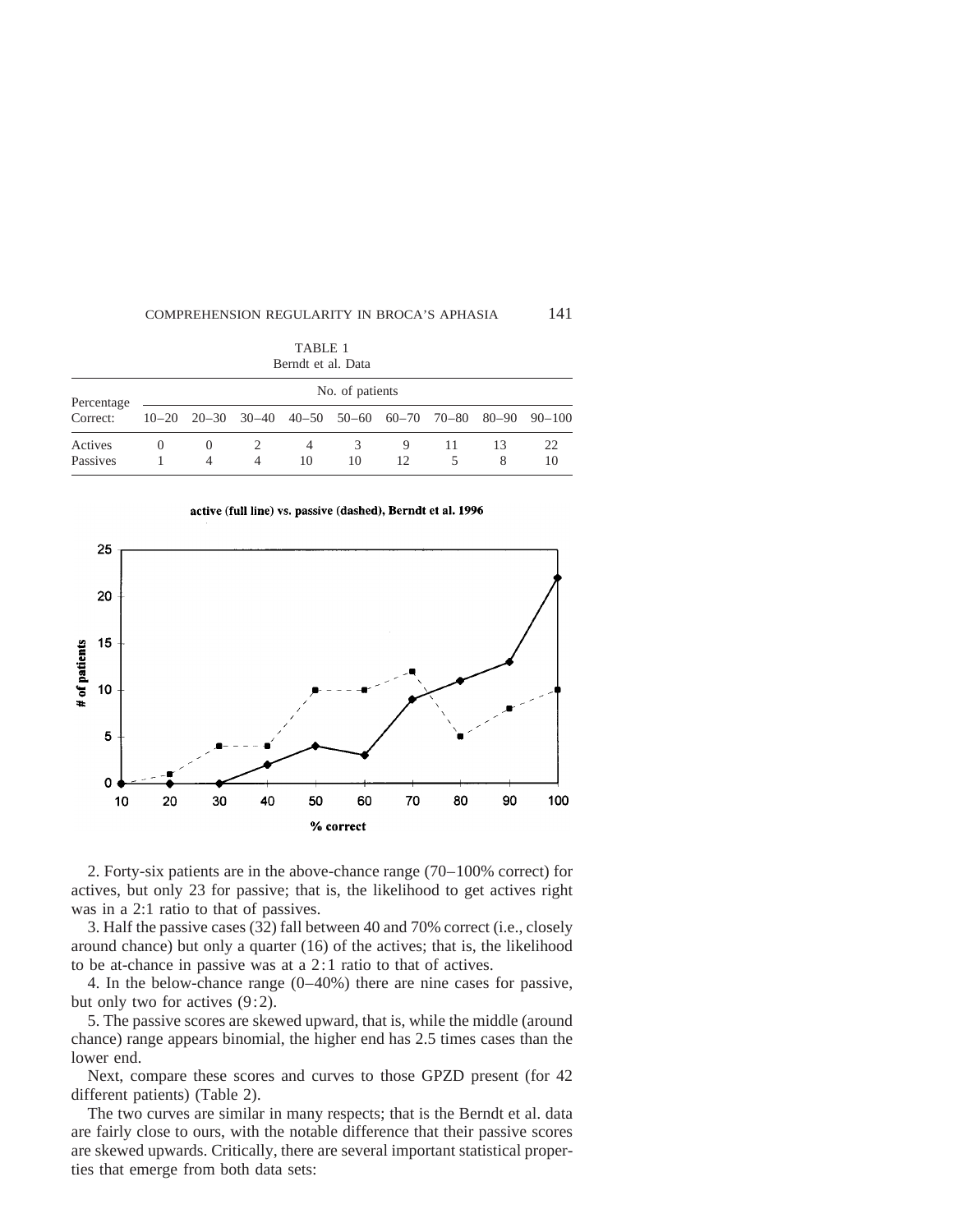| . <i>. .</i> . <i>. .</i> .<br>GPZD's data |                 |                         |               |   |   |   |  |                  |                                      |  |
|--------------------------------------------|-----------------|-------------------------|---------------|---|---|---|--|------------------|--------------------------------------|--|
| Percentage<br>correct:                     | No. of patients |                         |               |   |   |   |  |                  |                                      |  |
|                                            |                 | $10-20$ $20-30$ $30-40$ |               |   |   |   |  |                  | 40-50 50-60 60-70 70-80 80-90 90-100 |  |
| Actives<br>Passives                        | $\theta$        | $\theta$<br>3           | $\theta$<br>8 | 8 | 6 | 6 |  | $\left( \right)$ | 15                                   |  |

TABLE 2

active (full line) vs. passive (dashed), Grodzinsky et al. 1999



a. In both, active is different from passive—the curve for active is concave, for passive it is convex (excepting in the Berndt et al. data, the high tail end of the passive scores).

b. The means are different: active is above-chance, and passive is at chance (78.4:63.1 in the Berndt et al. data, 83.1:55.3 in GPZD).

c. The likelihood of getting an active correctly, compared to a passive is 2:1 in the Berndt et al. data, and almost 4:1 (34:9) in GPZD.

d. In chance territory, the pattern is reversed: the likelihood of being at chance in passive (compared to active) is 2:1 in the Berndt et al. data and over 3:1 (29:8) in GPZD.

The similarity between the two is striking, although clearly, GPZD present a picture that is much more focused. The reason for the difference between the two is simple: the latter is based on a more precise clinical diagnosis, whose lesion localizing value is higher. The statistical picture that emerges is crisper, indicating once more that properly diagnosed Broca's aphasia correlates strongly with a syntactically selective comprehension deficit. However, even an inaccurate arrangement of data, such as in Berndt et al., has